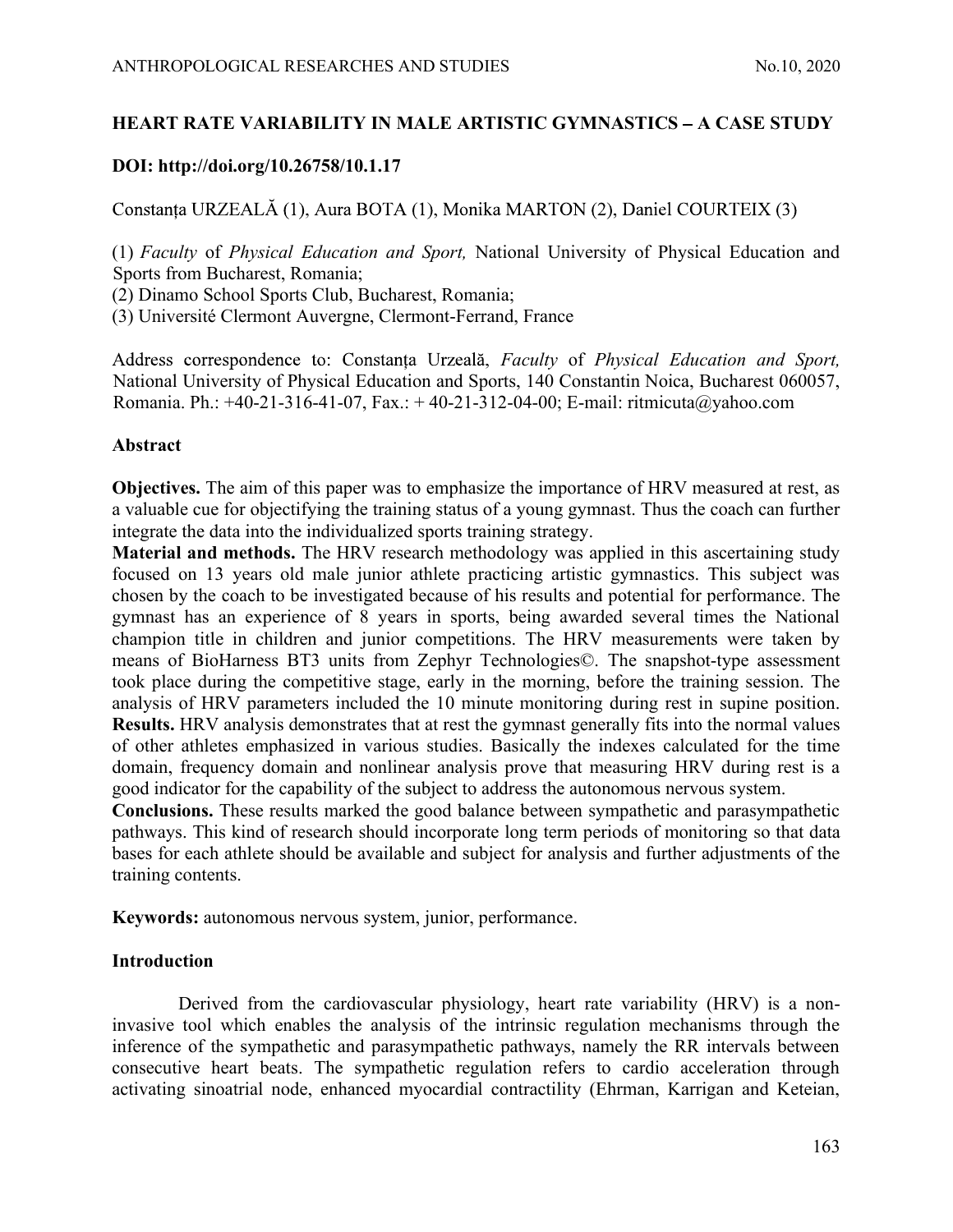ANTHROPOLOGICAL RESEARCHES AND STUDIES<br>
2018, p. 78), raising blood pressure and peripheral vasodilatation, as well as increased mental<br>
activation (Kenney, Wilmore and Costill, 2015, p. 86). In contrast, the parasympathet 2018, p. 78), raising blood pressure and peripheral vasodilatation, as well as increased mental activation (Kenney, Wilmore and Costill, 2015, p. 86). In contrast, the parasympathetic activation via the vagus nerve caries impulses to sinoatrial and atrioventricular nodes responsible for decreases in heart rate, myocardium contractility, constriction of the coronary vessels, and increasing mental focus (Kenney, Wilmore and Costill, 2015, p. 86). Given this frame, specialists acknowledge that HRV acts like a relevant marker of the balance between sympathetic and parasympathetic mechanisms.

This is possible by means of the HRV three analyzing models, namely time domain, frequency domain and nonlinear methods (Vanderlei et al., 2009). Most of the studies focus on measuring HRV indexes during supine rest (Young and Leicht, 2011), in multiple recording sessions, in order to create HRV profiles for each athlete. This will serve as a baseline for identifying different training adaptations and states such as peak performance, fatigue/burn-out, risk of injuries, recovery status.

Bucheitt (2014) connected RMSSD parameter with the endurance capabilities. LnRMSSD is linked with the adaptation to training in submaximal efforts (Thorpe et al., 2016).

Authors like Dong et al. (2018) argumented that the frequency domain data indicate mental stress, acting like a stress resilience marker in competition settings.

Additionally, non-linear methods include the Poincare plot representing the RR intervals' dispersion, mathematically objectified through three indexes SD1, SD2 and S1/SD2 ratio (Task Force, 1996).

The six apparatus routines performed in men's artistic gymnastics exhibit acute and long- term effects upon the junior and senior athletes, in terms of fitness components and neuromuscular control. Along with the strength, power, and flexibility, cardio-respiratory stress is associated with high anaerobic demands especially in the floor routines, pommel horse, rings, horizontal bar and parallel bars performances, hierarchically (Papadopoulos et al., 2014). Obviously, male artistic gymnastics is a highly stressful sport due to the technical complex apparatus routines, with a maximum duration of 70 seconds (floor) and a minimum duration of 4 to 6 seconds (vault) (Jemni et al., 1998). The intensity of the effort brings the maximal heart rates up to 186±11b/min. and blood lactate from 6 to 11mmol/l (Mkaouer et al., 2018).

In order for a gymnast to learn the technical content, to physically and mentally prepare and to deliver the best possible performance, it takes an average of 30 hours per week, with considerable variations depending on age, level of competition or national strategy in gymnastics (Malina et al., 2013). Most of the gymnasts trained two sessions daily, six days per week including warm up, stretching routines, strength training, repetition of technical elements, with energy costs varying from 3.0 to 5.0 MET (MET - metabolic equivalent of tasks) (Ridley, Ainsworth and Olds, 2008).

In a larger context, monitoring of each gymnast is an important prerequisite for having complementary information regarding the training status and the competition readiness prior to the major sport events.

The aim of this paper was to emphasize the importance of HRV measured at rest, as a valuable cue for objectifying the training status of a young gymnast. Thus the coach can further integrate the data into the individualized sports training strategy.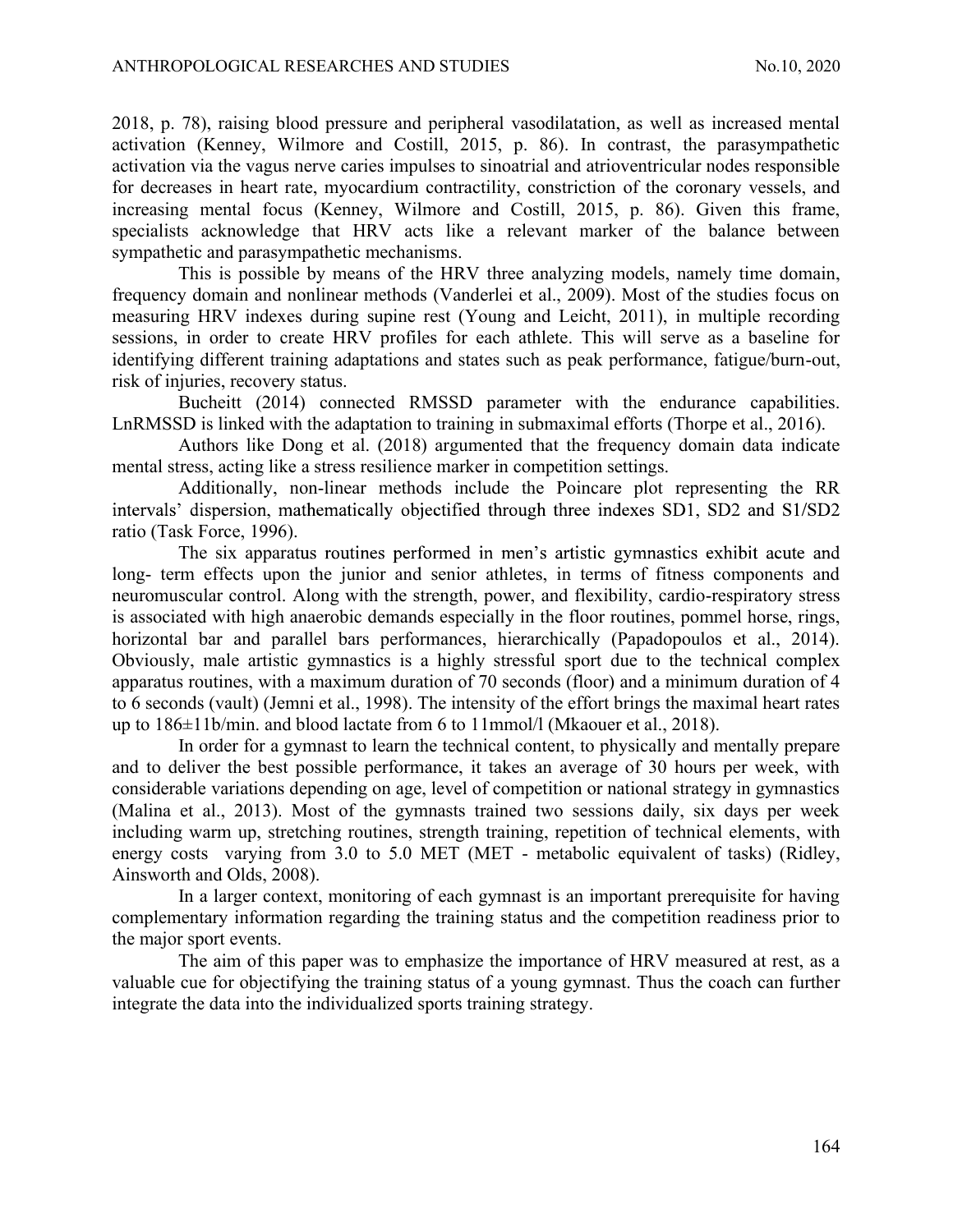#### Methodology

ANTHROPOLOGICAL RESEARCHES AND STUDIES<br>
Methodology<br>
The HRV measurements were taken by means of BioHarness BT3 units from Zenhvr The HRV measurements were taken by means of BioHarness BT3 units from Zephyr Technologies©. Data were collected in June 2018, before the National Artistic Gymnastics Championship. The snapshot-type assessment took place during the competitive stage, early in the morning, before the training session. The analysis of HRV parameters included a 10 minute monitoring during rest, in supine position. All raw data were extracted from the BioHarness BT3 units and analyzed with Kubios HRV software (version 2.0; Department of Physics, University of Kuopio, Kuopio, Finland) by DC. Data were analyzed following the Tasks Force Recommendations (1996).

# Case presentation

The HRV research methodology was applied in this ascertaining study, focused on a 13 years old male junior athlete practicing artistic gymnastics. This subject was chosen by the coach to be investigated because of his results and potential for performance. The gymnast has an experience of 8 years in sports, being awarded several times the National champion title in children and junior competitions. The gymnast competes for Dinamo School Sports Club from Bucharest, since the beginning of his sports career. The subject trains 5 hours per day, 5 days a week, being coordinated by coach MM.

The subject voluntarily enrolled for this study, being genuinely interested about the topics and the possible use of the information for optimizing his preparation. The subject was clinically healthy with no exercise restrictions whatsoever. The research protocol of this study was approved by the UNEFS Research Ethics Commissions which validated it in conformity with the Declaration of Helsinki.

#### Heart Rate Variability analysis

Figure 1 presents the RR intervals time series of the gymnast during the selected 10 minute monitoring. The first graph reveals genuine fluctuations of the RR intervals including the presence of ectopic beats which makes difficult the extraction of statistical information. The second graph shows the same curve after the trend removal and the filtering of the ectopic beats. (Thuraisingham, 2006). This pre-processing HRV data is a mandatory phase for obtaining relevant statistical inferences.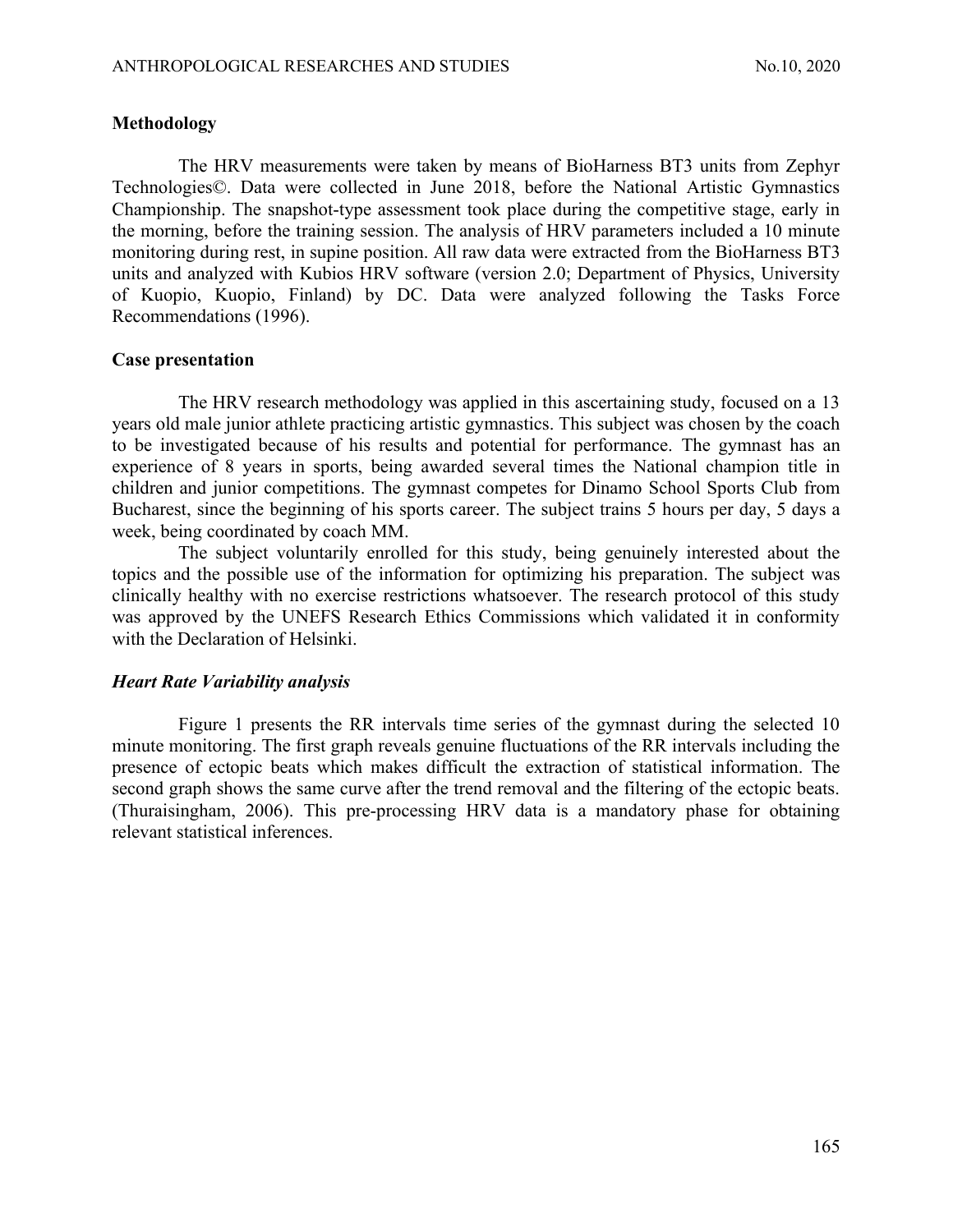

# Figure 1. Curves of the gymnast's  $RR*$  intervals<br>RR Interval Time Series

\*RR = time between consecutive heart beats

| Variable            | Units   | Value |
|---------------------|---------|-------|
| Mean RR*            | (ms)    | 805.7 |
| STD RR (SDNN)       | (ms)    | 31.7  |
| Mean HR*            | 1/min)  | 74.80 |
| <b>STD HR</b>       | 1/min)  | 3.65  |
| <b>RMSSD</b>        | (ms)    | 22.7  |
| <b>NN50</b>         | (count) | 33    |
| pNN50               | $(\%)$  | 4.3   |
| RR triangular index |         | 9.936 |
| <b>TINN</b>         | (ms)    | 155.0 |

#### Table 1. Time domain results

These data are analyzed from the statistical standpoint and through geometric indexes (Table 1). One can notice that the average heart rate during the monitored period was 74.8 while, the mean RR was 805.7ms. Regarding the standard deviation for normal RR intervals (SDNN), the value of 31.70ms relates to both sympathetic and parasympathetic activity. The root mean square of differences between RR intervals (RMSDD), with a value of 22.7ms emphasizes the moderate activation of the parasympathetic pathway. In terms of percentage of RR intervals with a duration difference greater that 50ms (pNN50), the value of 4.3% reveals a moderate activation of the parasympathetic mechanisms.

Figure 2 shows the HRV triangular index representing the total number of heart beats divided by the number of beats with the highest peak of the histogram (Stein, 2002). It can be noticed that the RR intervals' distribution fits into the Gaussian curve.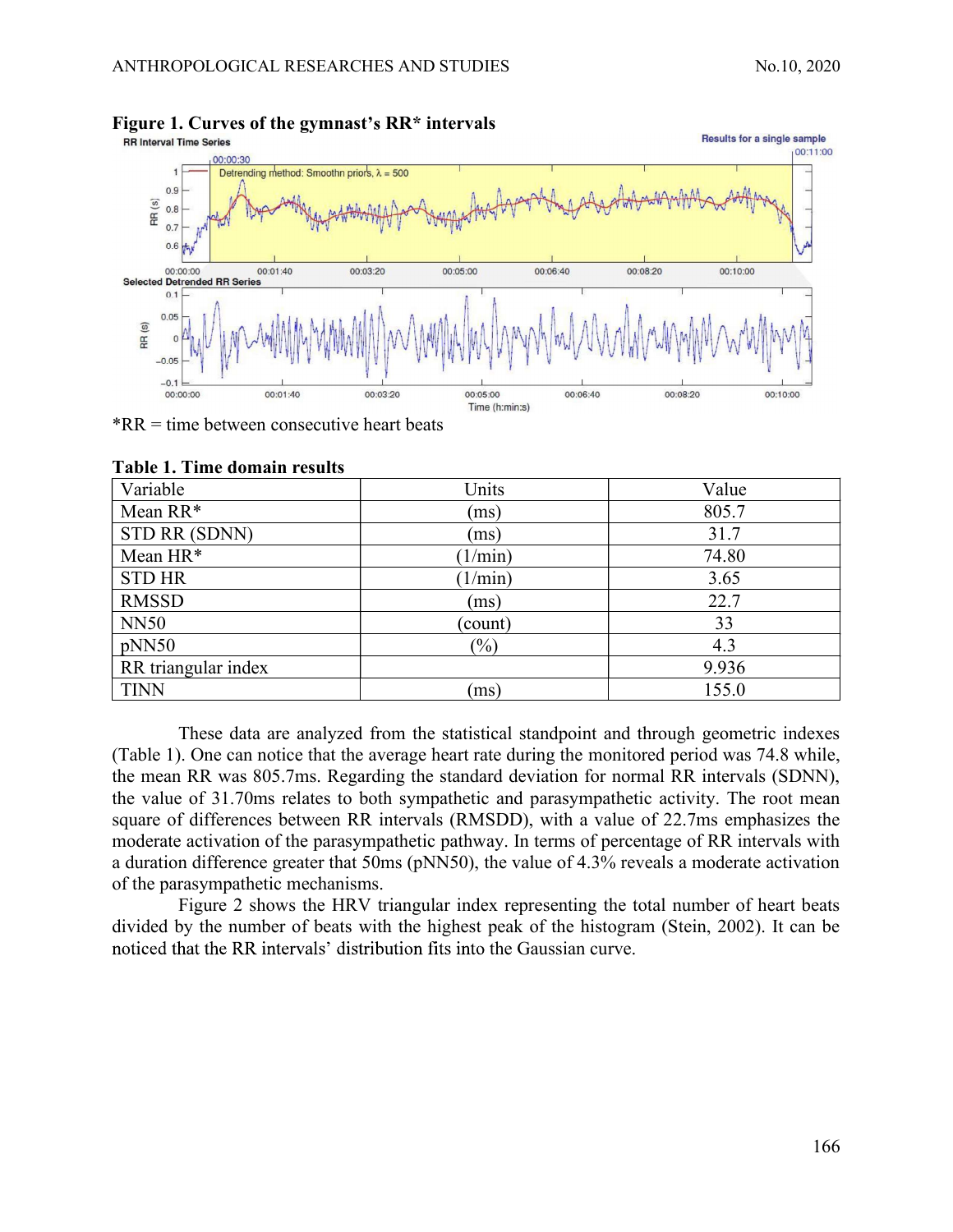



Being an oscillatory phenomenon, HRV needs to be decomposed in different frequency spectrums. Authors often debate whether they should use for analysis Fast Fourier Transformation (FFT) or Autoregressive Spectrum (AR). By means of FFT we can identify the presence of each frequency component in the HRV continuous wave. When there is a finite number of dominant frequency components, FFT is preferred over the AR spectrum which characterizes random vibration signals (Heinzel, Rudiger and Schilling, 2002). So, the data reveal that the value of LF peak is lower than the HF peak, showing reduced sympathetic activity predominance and a stronger parasympathetic activity (Table 2).

|                             |           |                | .             |                 |
|-----------------------------|-----------|----------------|---------------|-----------------|
| Frequency band              | Peak (Hz) | Power $(ms^2)$ | Power $(\% )$ | Power $(n.u)^*$ |
| $VLF (0-0.04 Hz)$           | 0.0352    | 60             | 5.9           |                 |
| LF $(0.04-0.15 \text{ Hz})$ | 0.1055    | 607            | 59.9          | 63.7            |
| $HF(0.15-0.4 Hz)$           | 0.1719    | 346            | 34.2          | 36.3            |
| Total                       |           | 1014           |               |                 |
| LF/HF                       |           | 1.753          |               |                 |

Table 2. Frequency domain analysis Fast Fourier Transform (FFT) spectrum

\*n.u.= normalized units

The nonlinear analysis puts the emphasis on the complexity of the cardiac regulation via the autonomous nervous system (Table 3). As the RR interval electric signals follow a nonlinear pattern, there was analyzed and quantified the approximate entropy (ApEn) and sample entropy.

The Approximate Entropy (ApEn) was developed by Pincus in order to identify the predictable regular character of HR (Pincus and Goldberger, 1994). This system models the signal in vectors of different lengths for assessing if the oscillations are recurrent. In this case study, the values for ApEn and SampEn were 1.119 and 1.161, respectively. These figures fit into the normal values accepted in literature,  $1 - 1.5$  (Task Force, 1996).

| Variable      | Unit | Value |
|---------------|------|-------|
| Poincare plot |      |       |
| SD1           | (ms) | 16.1  |
| CD2<br>N∪∠    | (ms) | 41.8  |

Table 3. Parameters from the nonlinear analysis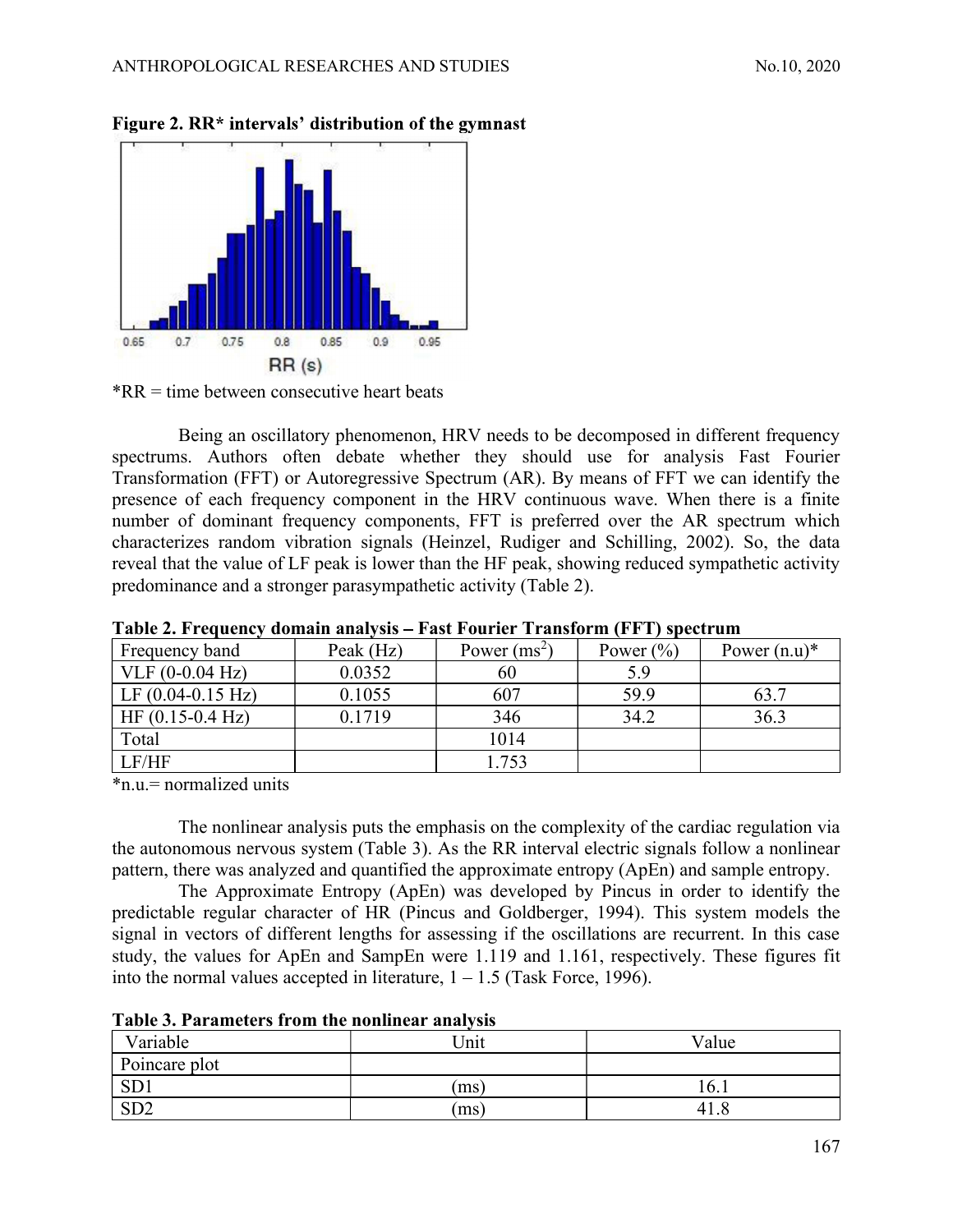| ANTHROPOLOGICAL RESEARCHES AND STUDIES                   |                    | No.10, 2020          |
|----------------------------------------------------------|--------------------|----------------------|
|                                                          |                    |                      |
|                                                          |                    |                      |
|                                                          |                    |                      |
| Variable                                                 | Unit               | Value                |
| Recurrence plot                                          |                    |                      |
| Mean line length (Lmean)<br>Max line length (Lmax)       | (beats)<br>(beats) | 8.45<br>159          |
| Recurrence rate (REC)                                    | $(\%)$             | 25.79                |
|                                                          |                    |                      |
| Determinism (DET)                                        | $(\%)$             | 97.89<br>2.927       |
| Shannon Entropy (ShanEn)<br>Other                        |                    |                      |
|                                                          |                    | 1.119                |
| Approximate entropy (ApEn)                               |                    |                      |
| Sample entropy (SampEn)<br><b>Detrended fluctuations</b> |                    | 1.161                |
|                                                          |                    | 1.318                |
| $(DFA):\alpha 1$                                         |                    |                      |
| Detrended fluctuations                                   |                    | 0.369                |
| $(DFA):\alpha2$                                          |                    |                      |
| Correlation dimension (D2)<br>Multiscale entropy (MSE)   |                    | 1.292<br>0.456-1.894 |

Note:  $RR_{n+1}(ms)$ 

The ratio SD1/SD2 as shown in the Poincare plot (figure 4) represents the dispersion of RR intervals in a time period. SD1 value was 16.1, while SD2 was 41.8. These values indicate a fast response to stimuli of the gymnast, fact argued by SD1 which shows a parasympathetic predominance.

Figure 4. Poincare plot of the gymnast's RR intervals dispersion



#### **Discussions**

HRV analysis demonstrates that at rest the gymnast generally fits into the normal values of other athletes emphasized in various studies. The indexes calculated for the time domain, frequency domain and nonlinear analysis prove that measuring HRV during rest is a good indicator for the capability of the subject to address the autonomic nervous system. Concretely, these values mark the good balance between sympathetic and parasympathetic pathways.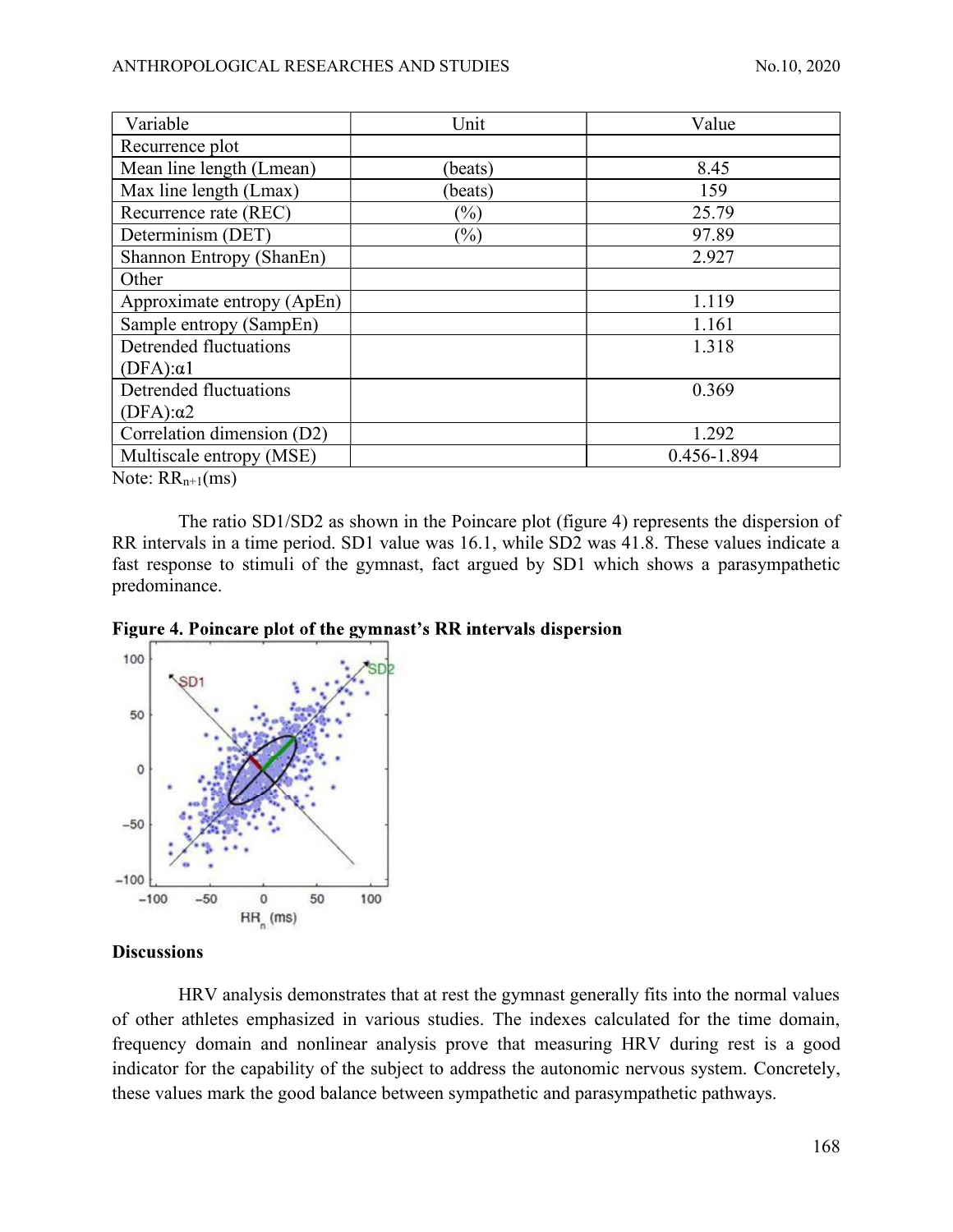ANTHROPOLOGICAL RESEARCHES AND STUDIES<br>
The time domain results even in a snapshot evaluation confirmed that the values are<br>
conclusive for a good parasympathetic activity which is an asset for the gymnast's physiological<br> The time domain results even in a snapshot evaluation confirmed that the values are status during the precompetitive stage. That means a good resilience to training stimuli and a fair readiness to compete in a short while. The combination of SDNN, RMSSD, pNN50 and triangular index should be taken into consideration on a regular basis to monitor cardiac autonomous activity (Plews, Laursen and Boucheit, 2016).

The frequency domain data also emphasize a predominance of the low frequency band as an indicative for the activation of the vagus nerve modulating the response of sinoatrial node, associated with a more variable heart rate. Articles on cardiac control acknowledge our results (Grossman, Wilhelm and Spoerle, 2004).

Generally, nonlinear HRV data are scarce in sports area. Although few of them reported that this analysis is probably connected to predicting competition results, specialists have not clearly described its role in different sports or different age groups. The longer the RR intervals, the greater the dispersion in Poincare plot; as noticed in our case study, the gymnast exhibited a high dispersion of the values at rest, signifying a good adaptation to the specific training. Different studies on this topic agree with our findings (Shaffer and Ginsberg, 2017). The low values of the entropy demonstrated that the RR intervals followed a predictable, regular pattern without ectopic beats.

#### Limitations of the study

Our case study refers to a snapshot HRV assessment giving insights about the training status at a certain point. The authors have not taken into account in this analysis aspects about respiration pattern, training load, or other performance-related factors.

#### **Conclusions**

Time domain, frequency domain and the non linear method are convergent in objectifying the autonomic nervous system regulation in the sport context, expressed in the prevalence of either sympathetic or parasympathetic reactions, with influences on training, recovery state and peak performance.

The data collected in this case study through a ten minute HRV measurement might be a complementary source of information for coaches, in order to have an additional standpoint for adjusting the training content.

The gymnast's results confirmed the aim of the research and the efficiency of the HRV assessment. The subject performed as his peak during the 2018 National Artistic Gymnastics Championships, winning the team competition and the second place in the individual all-around ranking. Due to his accomplishments, the gymnast was selected for the National Junior Team.

Given the above findings, one can generally state that HRV measured at rest could possibly act as a predictor for the competitive behaviour of the athlete within target competitions.

Ideally, this kind of research should incorporate long term periods of monitoring, so that data bases for each gymnast should be available and subject for analysis and baseline for further adjustments in the training contents. Repetitive assessments are recommended within each training stage or in particular sensitive situations, such as post-recovery, psychological challenges or other environmental factors.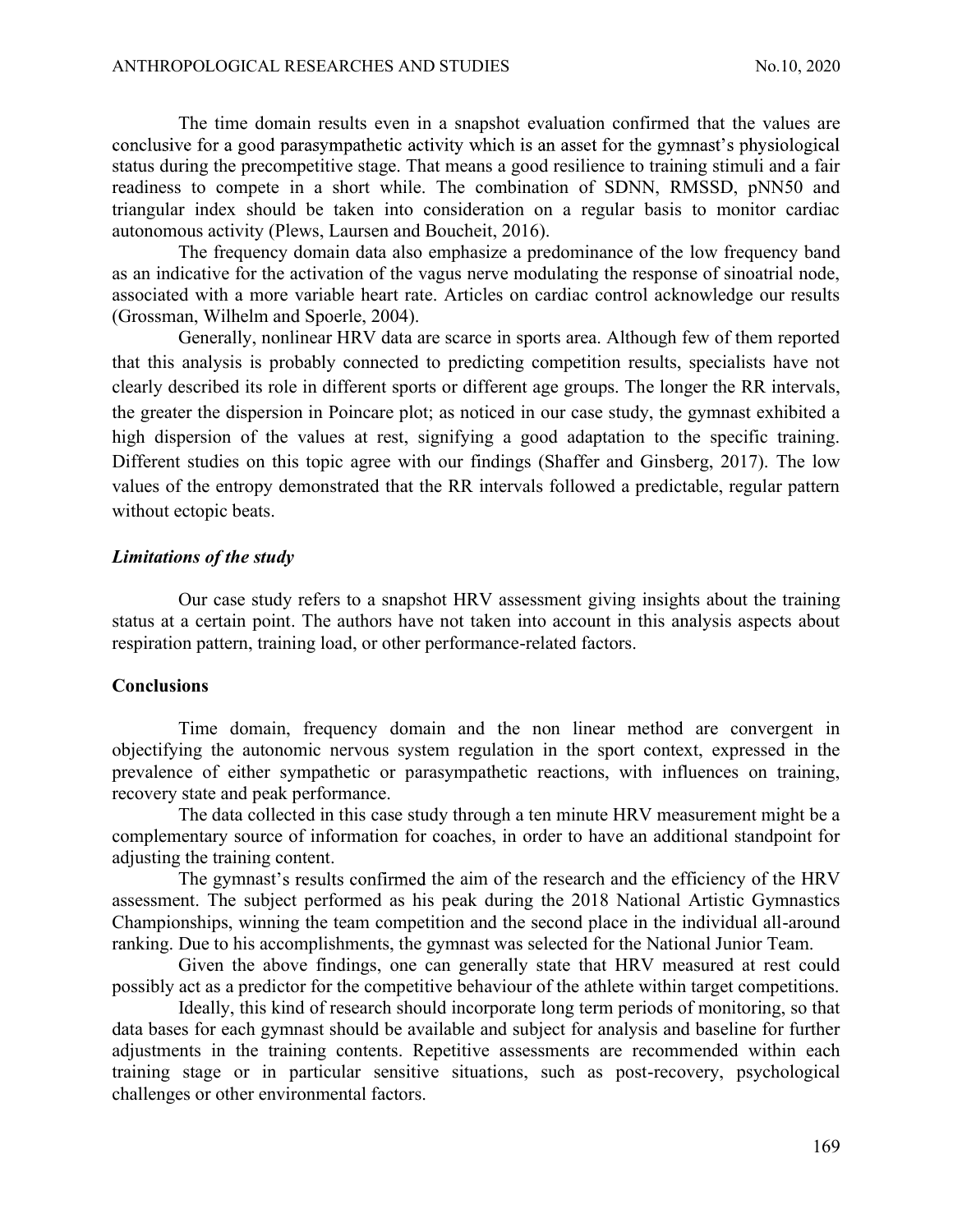ANTHROPOLOGICAL RESEARCHES AND STUDIES<br>
HRV measured at rest is a topic to be developed by specialists, in interdisciplinary<br>
teams, so that the athletes should have a relevant objective feed-back for indicating their trai HRV measured at rest is a topic to be developed by specialists, in interdisciplinary teams, so that the athletes should have a relevant objective feed-back for indicating their training status, in different preparation stages.

# Acknowledgements

A summary of this paper was presented at the International Congress of Physical Education, Sports and Kinetotherapy, 10th edition, 11 to 13 June 2020, Bucharest.

# The contribution of authors

All authors have equally contributed to this study.

# References

- 1. Buchheit, M., 2014. Monitoring training status with HR measures: do all roads lead to Rome?. Frontiers in Physiology, [e-journal] 5:73, doi: 10.3389/fphys.2014.00073.
- 2. Dong, S.Y., Lee, M., Park, H. and Youn, I., 2018. Stress Resilience Measurement With Heart-Rate Variability During Mental And Physical Stress. Conference Proceedings - IEEE Engineering in Medicine and Biology Society, [e-journal] 2018:5290-5293. doi: 10.1109/EMBC.2018.8513531.
- 3. Ehrman, J.K., Kerrigan, D.J. and Keteyian, S.J., 2018. Advanced exercise physiology. Essential concepts and applications, Human Kinetics.
- 4. Grossman, P., Wilhelm, F.H. and Spoerle, M., 2004. Respiratory sinus arrhythmia, cardiac vagal control, and daily activity. American Journal of Physiology. Heart and Circulatory Physiology, [e-journal] 287(2): H728-34. doi:10.1152/ajpheart.00825.2003.
- 5. Heinzel, G., Rüdiger, A. and Schilling, R., 2002. Spectrum and spectral density estimation by the Discrete Fourier transform (DFT), including a comprehensive list of window functions and some new at-top windows. [online] Available at: <https://holometer.fnal.gov/GH\_FFT.pdf> [Accessed 20 May 2020].
- 6. Jemni, M., Friemel, F., Lechevalier, J. and Origas, M., 1998. Bioenergetics of high-level gymnastics. Movement and Sport Science, [e-journal] 35: 105-106.
- 7. Kenney, W.L., Wilmore, J.H. and Costill, D.L., 2015. Physiology of sport and exercise. Human Kinetics.
- 8. Malina, R.M., Baxter-Jones, A.D.G., Armstrong, N., Beunen, G.P., Caine, D., Daly, R.M., Lewis, R.D., Rogol, A.D. and Russell, K., 2013. Role of Intensive Training in the Growth and Maturation of Artistic Gymnasts. Sports Medicine, [e-journal] 43:783-802. doi: 10.1007/s40279-013-0058-5.
- 9. Mkaouer, B., Jemni, M., Chaabene, H., Amara, S., Njah, A. and Chtara, M., 2018. Effect of Two Different Types of Olympic Rotation Order on Cardiovascular and Metabolic Variables in Men's Artistic Gymnastics, Journal of Human Kinetics, [e-journal] 61:179-187, doi: 10.1515/hukin-2017-0120.
- 10. Papadopoulos, G., Kaimakamis, V., Kaimakamis, D. and Proios, M., 2014. Main characteristics of rules and competition systems in gymnastics from 1896 to 1912. Science of Gymnastics Journal, [e-journal] 6(2): 29-40.